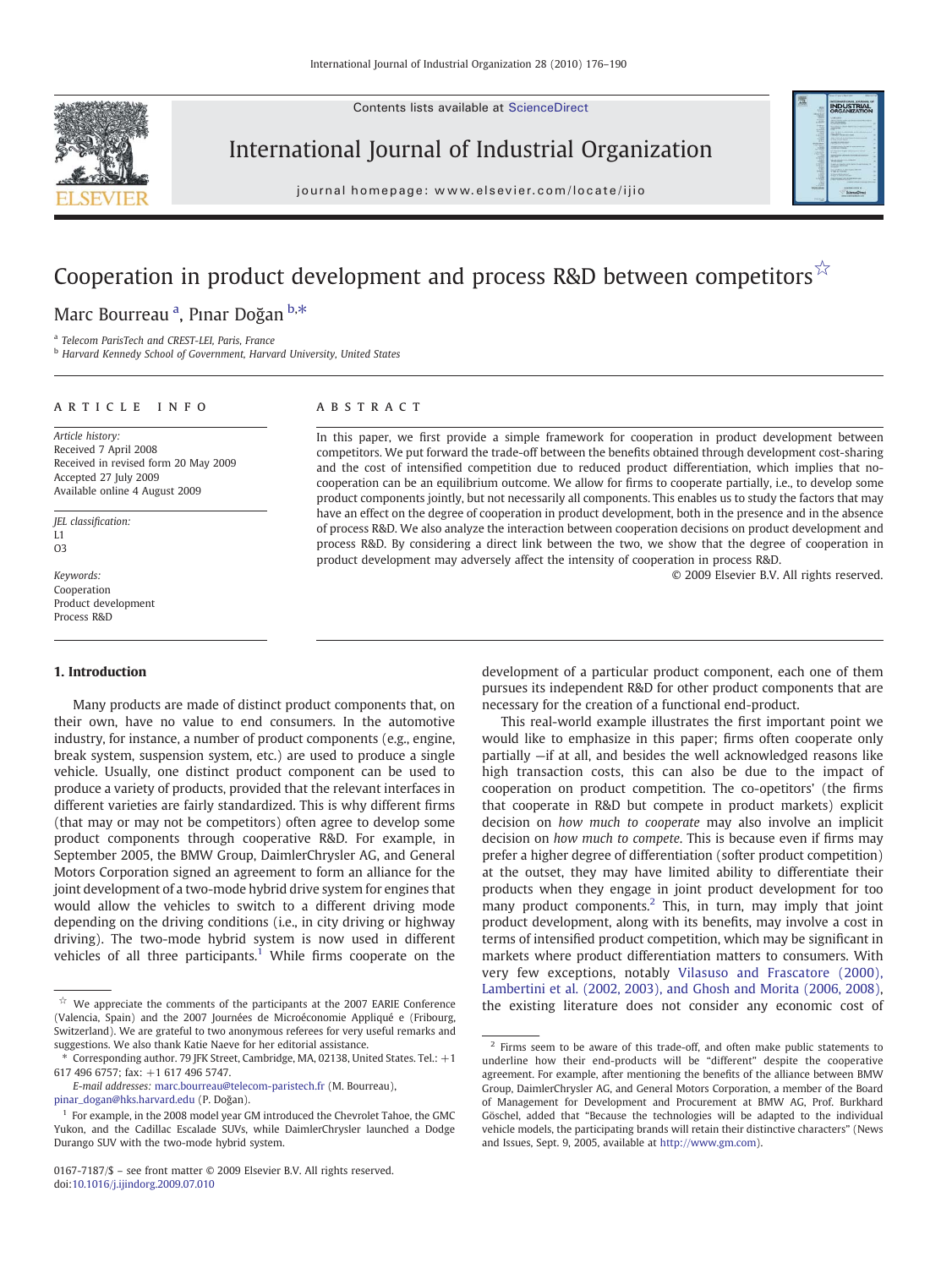cooperation $^3$ ; it concludes that cooperation is, at least in a weak sense, desirable for firms since they can always replicate the noncooperative equilibrium. Furthermore, product innovations, by and large, are treated as horizontal improvements in products, $4$  i.e., investments in product differentiation. In accord with this view, cooperation in product innovations is usually modeled as firms jointly setting the degree of substitution between the products so as to maximize their joint profits.<sup>5</sup> We find modeling of product development cooperation as firms jointly setting the degree of substitutability between their products or sharing the cost of product differentiation not satisfactory.

We also account for the fact that in a variety of industries, potential competitors cooperate both in product and process innovations. In the majority of the R&D joint ventures that are formed in the automotive industry, for instance, partners cooperate not only on the development of certain product components but also on research to discover more cost-efficient ways to produce those components. For example, BMW, DaimlerChrysler, and General Motors Co. can also cooperate to attain vertical –either cost or quality– improvements on their hybrid system. $6$  However, it is very unlikely that they would jointly carry such process R&D on distinct product components they have developed independently (such as the break systems). Instead, each firm conducts in-house process R&D on these product components, thus suggesting a direct link between product and process R&D decisions —a link that has been overlooked in the literature and on which this paper aims its focus. With very few exceptions, the literature on R&D cooperation accounts for a single type of R&D activity–product or process.<sup>7</sup> The papers that consider both types of R&D activities, notably [Lin and Saggi \(2002\) and Rosenkranz \(2003\),](#page--1-0) consider only the indirect link between the two decisions, which is their interaction through the competition stage. Considering the aforementioned direct link that is established by the firms' ability to engage in joint process R&D only on the jointly developed product components also enables us to formally distinguish between joint and in-house investments in process R&D.8

We first introduce a simple framework in which firms engage only in product development. We construct a duopoly model with an endproduct, composed of distinct components, for which firms can engage in joint development. The degree of cooperation determines the degree of commonality (and hence, the degree of differentiation) in the two end-products. While firms share the cost of developing the common product components, they carry out independent research for the development of the remaining components. Therefore, a higher degree of cooperation (i.e., a higher degree of commonality) leads to savings in development costs, but it intensifies postinnovation competition by reducing the degree of differentiation between the competing end-products. A direct consequence is that no-cooperation can be an equilibrium.

The main trade-off we present in this section is also studied by [Lambertini et al. \(2002, 2003\)](#page--1-0) with a focus on the impact of RJVs on the sustainability of collusive agreements,<sup>9</sup> and by [Ghosh and Morita](#page--1-0) [\(2006, 2008\)](#page--1-0) in the context of inter-firm platform sharing. Ghosh and Morita consider both the cost savings and the reduced degree of differentiation that result due to the use of the same platform –of a given size– by two firms.10 Different than Ghosh and Morita, in our model the degree of differentiation and the degree of cost savings due to joint product development are endogenous to firms' decisions on how much to cooperate on product development.

Next, we use a specific demand setting and bring process R&D into the picture to study the interaction between product development and process R&D. Once firms complete their product development, they invest in process R&D, which reduces the cost of producing product components. We consider three scenarios: i) no-cooperation; ii) full-cooperation; and iii) partial-cooperation. For all three scenarios, we assume that firms decide on how much to cooperate in product development. Scenarios differ with respect to the process R&D stage.

Under the no-cooperation scenario, we assume that firms decide on their process R&D investments non-cooperatively. Under the fullcooperation scenario, we assume that firms cooperate in process R&D on all product components, and share the process R&D costs. These two scenarios are similar to the two scenarios considered by [Lin and](#page--1-0) [Saggi \(2002\);](#page--1-0) semi-cooperation and full-cooperation, respectively.<sup>11</sup> Similar to [Lin and Saggi \(2002\),](#page--1-0) we show that under both the nocooperation and full-cooperation scenarios, the equilibrium process R&D investments decrease with the degree of joint product development. Furthermore, the equilibrium degree of cooperation in product development is higher when the marginal cost of component development and the marginal cost of process R&D are higher.

Under the partial-cooperation scenario, which is the novelty of this paper, firms cooperate in process R&D only partially. In particular, we assume that firms can engage in joint process R&D only on the product components that they have developed jointly.<sup>12</sup> This assumption introduces a direct link between the degree of cooperation in product development and process R&D decisions, in addition to their interaction through the competition stage. In contrast with the nocooperation and full-cooperation scenarios, we find that with partialcooperation the degree of cooperation in product development can be lower when the process R&D cost is higher. Our major finding is that with partial-cooperation the intensity of cooperation in process R&D

<sup>&</sup>lt;sup>3</sup> [Vilasuso and Frascatore \(2000\)](#page--1-0) consider an exogenous fixed cost of forming a Research Joint Venture, which can be attributed to its management or auditing. In [Lambertini et al. \(2002, 2003\)](#page--1-0) when firms cooperate in product innovation they develop a single product, whereas they produce differentiated products when they do not cooperate. Therefore, cooperative R&D comes with a cost; it leads to fierce competition post-innovation unless firms collude at the competition stage. [Ghosh and](#page--1-0) [Morita \(2006, 2008\)](#page--1-0) also consider a similar cost, but when cooperation takes the form of platform sharing.

See [Eswaran and Gallini \(1996\)](#page--1-0) for a brief discussion on horizontal versus vertical innovations.

<sup>5</sup> See, for example, [Lin and Saggi \(2002\).](#page--1-0) The authors assume an "initial" level of product substitutability between the products, and product innovation involves investment in differentiation. In such a setting, cooperation in product R&D leads to a higher degree of differentiation than with no cooperation.

<sup>6</sup> A recent example of joint process R&D as such is the cooperation between BMW Group and PSA Peugeot Citroën, which resulted in the development of a 1.4 L petrol engine, which is an improved version of the existing 1.6 L petrol engine the companies had developed jointly. The latter engine has already been launched within the car ranges of both partners. (Source: <http://www.psa-peugeot-citroen.com>).

<sup>7</sup> Most of the literature, including the seminal papers by [Katz \(1986\) and](#page--1-0) [d'Aspremont and Jacquemin \(1988\),](#page--1-0) consider cooperation in process R&D. However, the issue has received some attention in the non-cooperative R&D literature. See, for example, [Athey and Schmutzler \(1995\) and Eswaran and Gallini \(1996\).](#page--1-0) There is a large set of other interesting questions that have been addressed so far, ranging from how private and social incentives for cooperation compare in different settings, e.g., in the presence of uncertainty, synergies, endogenous as well as exogenous spillovers, with and without an innovation race (see, among others, see [Suzumura, 1992; Choi,](#page--1-0) [1993; Kamien et al., 1992; and Kamien and Zang, 2000\)](#page--1-0) to how cooperation may affect incentives to maintain post-innovation collusion (see [Martin, 1996; Cabral, 2000; and](#page--1-0) [Lambertini et al., 2002\).](#page--1-0)

<sup>&</sup>lt;sup>8</sup> To our knowledge there are only two papers that consider such a "hybrid" structure (i.e., joint and in-house investments) in process R&D: [Goyal et al. \(2008\) and](#page--1-0) [Atallah \(2004\)](#page--1-0).

 $9$  Differently, they assume that formation of a RJV in product development produces completely identical products for two firms which would otherwise compete with differentiated products.

<sup>&</sup>lt;sup>10</sup> Besides the cost savings in the development stage, the authors consider another advantage of platform sharing in their earlier paper: lower expected prices of procurement due to a larger number of potential suppliers for the shared components. Except that firms do not share process R&D costs in [Lin and Saggi \(2002\)](#page--1-0).

<sup>&</sup>lt;sup>12</sup> Cooperation in process R&D is implicit when firms engage in joint production of the jointly developed product components, in particular when production is realized in one of the partners' facilities (for example, the 1.4 L petrol engine is produced for both BMW and PSA Peugeot Citroën Groups at the PSA's plant in Douvrin). Since joint manufacturing of product components is also likely to involve economies of scale, which is not the focus of our paper, we assume that each firm produces product components separately.